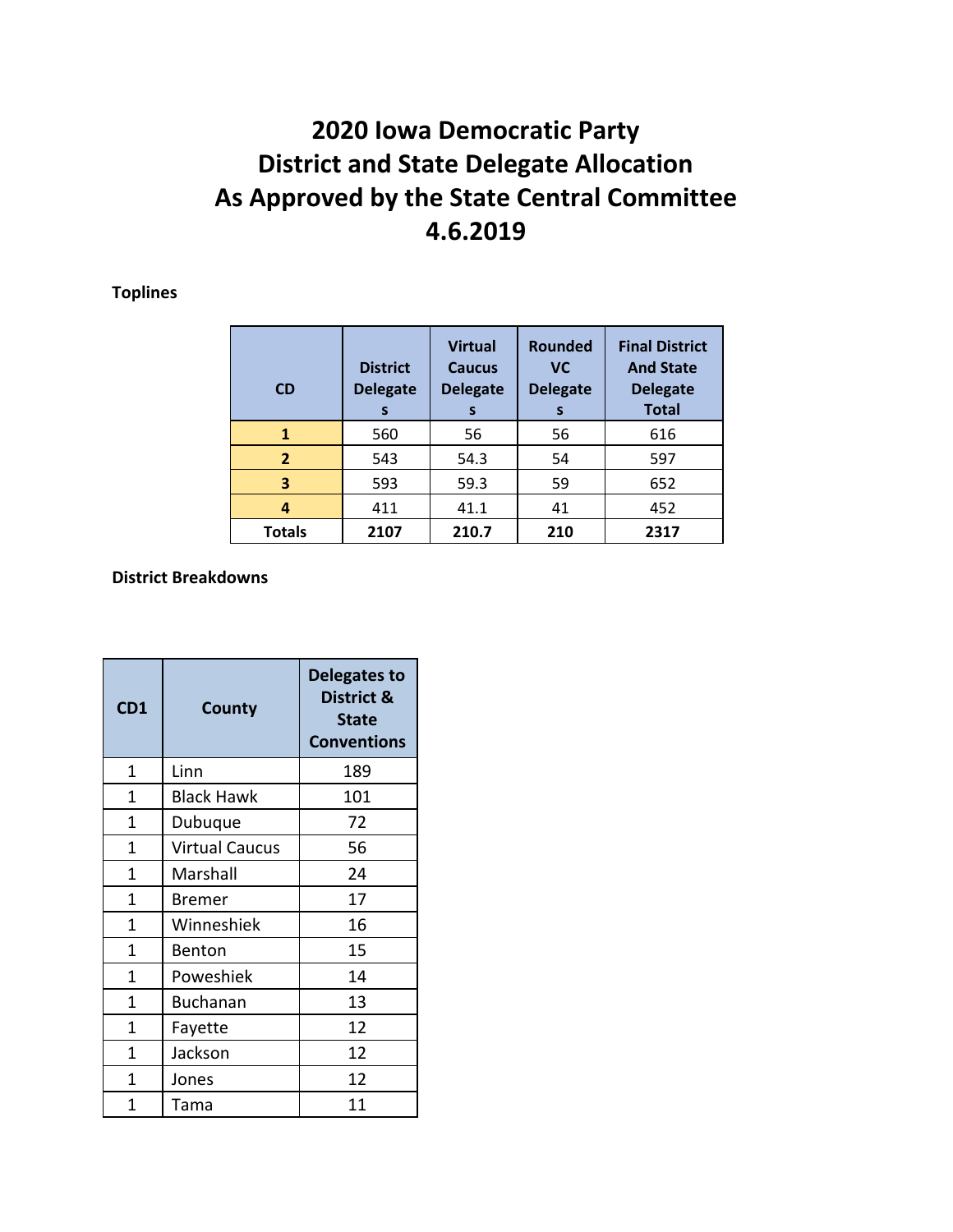| 1 | Clayton      | 10  |
|---|--------------|-----|
| 1 | Iowa         | 10  |
| 1 | Delaware     |     |
| 1 | Allamakee    |     |
| 1 | Mitchell     | 6   |
| 1 | Howard       | 5   |
| 1 | Worth        | 5   |
|   | <b>TOTAL</b> | 616 |

| CD <sub>2</sub> | <b>County</b>         | <b>Delegates to</b><br>District &<br><b>State</b><br><b>Conventions</b> |
|-----------------|-----------------------|-------------------------------------------------------------------------|
| $\overline{2}$  | Johnson               | 162                                                                     |
| $\overline{2}$  | Scott                 | 124                                                                     |
| $\overline{2}$  | <b>Virtual Caucus</b> | 54                                                                      |
| $\overline{2}$  | Clinton               | 31                                                                      |
| $\overline{2}$  | <b>Des Moines</b>     | 27                                                                      |
| $\overline{2}$  | Muscatine             | 25                                                                      |
| $\overline{2}$  | Jasper                | 23                                                                      |
| $\overline{2}$  | Lee                   | 21                                                                      |
| $\overline{2}$  | Marion                | 18                                                                      |
| $\overline{2}$  | Wapello               | 18                                                                      |
| $\overline{2}$  | Washington            | 13                                                                      |
| $\overline{2}$  | Cedar                 | 12                                                                      |
| $\overline{2}$  | Jefferson             | 12                                                                      |
| $\overline{2}$  | Henry                 | 10                                                                      |
| $\overline{2}$  | Mahaska               | 8                                                                       |
| $\overline{2}$  | Appanoose             | 6                                                                       |
| $\overline{2}$  | Louisa                | 5                                                                       |
| $\overline{2}$  | Clarke                | $\overline{4}$                                                          |
| $\overline{2}$  | Decatur               | 4                                                                       |
| $\overline{2}$  | <b>Keokuk</b>         | 4                                                                       |
| $\overline{2}$  | Lucas                 | 4                                                                       |
| $\overline{2}$  | Davis                 | 3                                                                       |
| $\overline{2}$  | Monroe                | 3                                                                       |
| $\overline{2}$  | Van Buren             | 3                                                                       |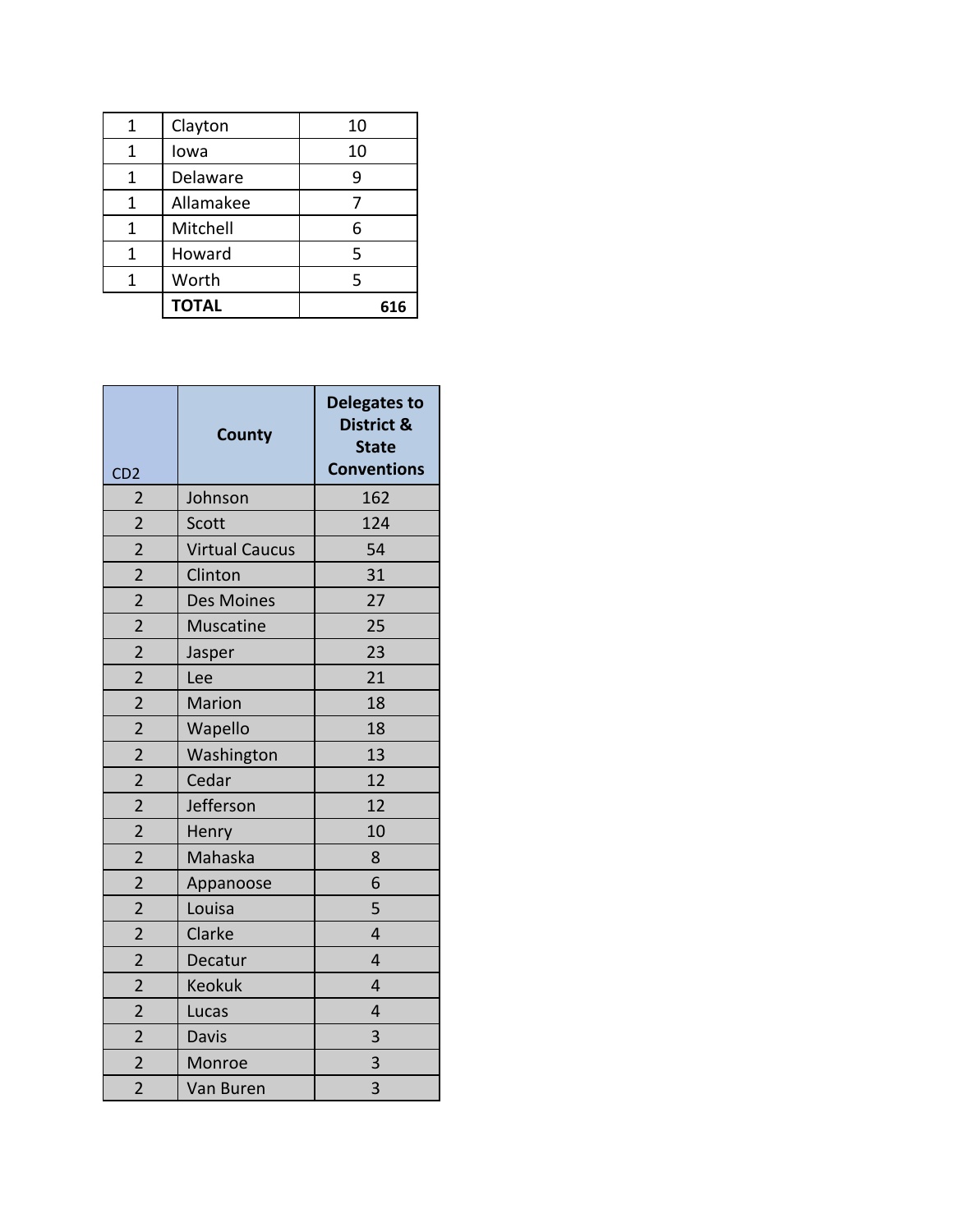| Wayne        |     |
|--------------|-----|
| <b>TOTAL</b> | 597 |

| CD <sub>3</sub> | <b>County</b>         | <b>Delegates</b><br>to District &<br><b>State</b><br><b>Convention</b><br>S |
|-----------------|-----------------------|-----------------------------------------------------------------------------|
| 3               | Polk                  | 392                                                                         |
| 3               | <b>Virtual Caucus</b> | 59                                                                          |
| 3               | <b>Dallas</b>         | 58                                                                          |
| 3               | Pottawattamie         | 48                                                                          |
| 3               | Warren                | 35                                                                          |
| 3               | Madison               | 9                                                                           |
| 3               | <b>Mills</b>          | 7                                                                           |
| 3               | Cass                  | 6                                                                           |
| 3               | Guthrie               | 6                                                                           |
| 3               | Page                  | 6                                                                           |
| 3               | Union                 | 6                                                                           |
| 3               | Adair                 | 4                                                                           |
| 3               | Montgomery            | 4                                                                           |
| 3               | Adams                 | 3                                                                           |
| 3               | Fremont               | 3                                                                           |
| 3               | Ringgold              | 3                                                                           |
| 3               | Taylor                | 3                                                                           |
|                 | <b>TOTAL</b>          | 652                                                                         |

| CD4 | <b>County</b>         | <b>Delegates</b><br>to District &<br><b>State</b><br>Convention<br>S |
|-----|-----------------------|----------------------------------------------------------------------|
| 4   | Story                 | 83                                                                   |
| 4   | Woodbury              | 51                                                                   |
| 4   | <b>Virtual Caucus</b> | 41                                                                   |
| 4   | Cerro Gordo           | 31                                                                   |
| 4   | Webster               | 20                                                                   |
|     | Boone                 | 19                                                                   |